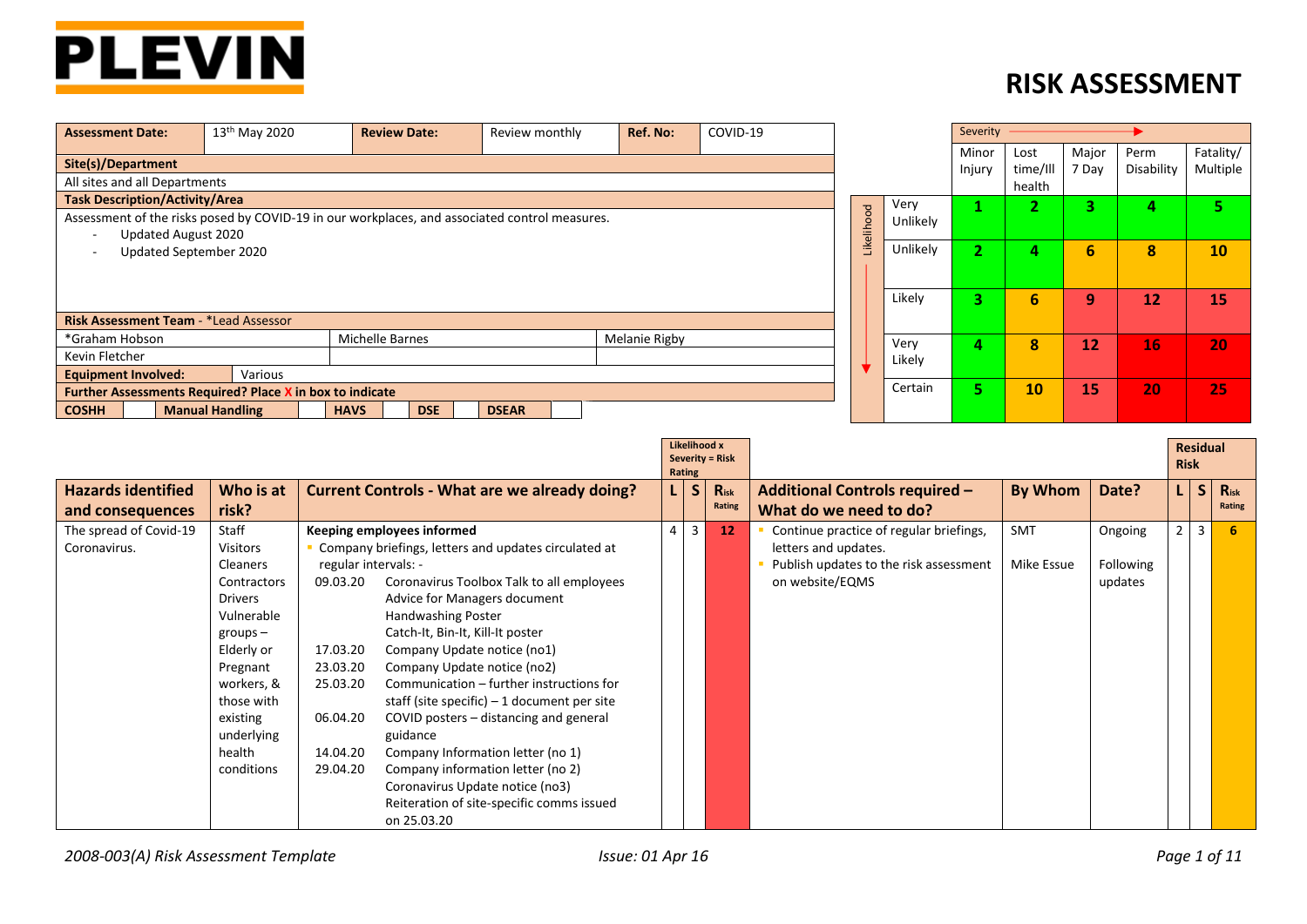

| 21.05.20<br>Company update (no 4) re loss of taste or<br>smell<br>Employee home working survey/DSE sent<br>26.05.20<br>COVID-19 risk assessment circulated to all<br>employees<br>COVID secure poster placed in site folders<br>04.06.20<br>Company update (no 5) - briefing for<br>returning employees<br>Company update (no 6) - reminder on<br>07.08.20<br>control measures<br>Instruction for managers/supervisors |                                           |    |                                                                                                                                                                                                                                                 |                                      |                                            |                |   |   |
|------------------------------------------------------------------------------------------------------------------------------------------------------------------------------------------------------------------------------------------------------------------------------------------------------------------------------------------------------------------------------------------------------------------------|-------------------------------------------|----|-------------------------------------------------------------------------------------------------------------------------------------------------------------------------------------------------------------------------------------------------|--------------------------------------|--------------------------------------------|----------------|---|---|
| 24.09.20<br>Company update following revised Gov<br>guidance<br>Emails, phone calls and verbal comms in addition to the<br>above – for teams and on a 1-on-1 basis.<br>Employees engaged in the production of this risk<br>assessment - consultation with managers, H&S committee<br>representatives and other employees.                                                                                              |                                           |    |                                                                                                                                                                                                                                                 |                                      |                                            |                |   |   |
| Copy of COVID-19 risk assessment and Stay Secure poster<br>posted on company website<br>COVID-19 information folder produced for each site                                                                                                                                                                                                                                                                             |                                           |    |                                                                                                                                                                                                                                                 |                                      |                                            |                |   |   |
| Working from Home/Determining who should go to work<br>Assessment made through consultation with employees<br>who are possible to effectively work from home, and<br>provision made to facilitate home working where<br>applicable.<br>reduced office time where possible, for workers who need<br>to be in the office                                                                                                 | $\overline{4}$<br>$\overline{3}$          | 12 | Ongoing review by Directors and SMT<br>of home working vs return to work on<br>a department by department basis to<br>facilitate phased return to normal<br>staffing levels and presence on each<br>site.<br>Ensuring additional steps taken as | <b>Directors</b><br><b>Directors</b> | Ongoing<br>(prior to<br>return)<br>Ongoing | $2^{\circ}$    | 3 | 6 |
| " Line managers tasked with monitoring wellbeing of people<br>working from home & helping them stay connected to the<br>rest of the workforce.<br>Weekly contact by phone by HR & Compliance Manager<br>with all employees working from home/not in work.                                                                                                                                                              |                                           |    | required before any employee is<br>brought back into work - to continue<br>to operate safely and efficiently                                                                                                                                    |                                      | (prior to<br>return)                       |                |   |   |
| <b>Hand Washing &amp; Hygiene</b><br>" Hand washing facilities with soap and water in place.<br>" Handwashing guidance issued (see above) with ongoing<br>monitoring by managers.<br>• Drying of hands with disposable paper towels in                                                                                                                                                                                 | $\overline{4}$<br>$\overline{\mathbf{3}}$ | 12 | Employees to be reminded on a<br>regular basis to wash their hands for<br>20 seconds with water and soap and<br>the importance of proper drying with<br>disposable towels.                                                                      | Line Mgr                             | Daily                                      | $\overline{2}$ | 3 | 6 |
| preference to hand dryers where possible.<br>• The need to increase handwashing frequency<br>communicated to employees (see above).                                                                                                                                                                                                                                                                                    |                                           |    | Employees to be reminded to catch<br>coughs and sneezes in tissues, follow<br>the - Catch it, Bin it, Kill it instruction                                                                                                                       | Line Mgr                             | Daily                                      |                |   |   |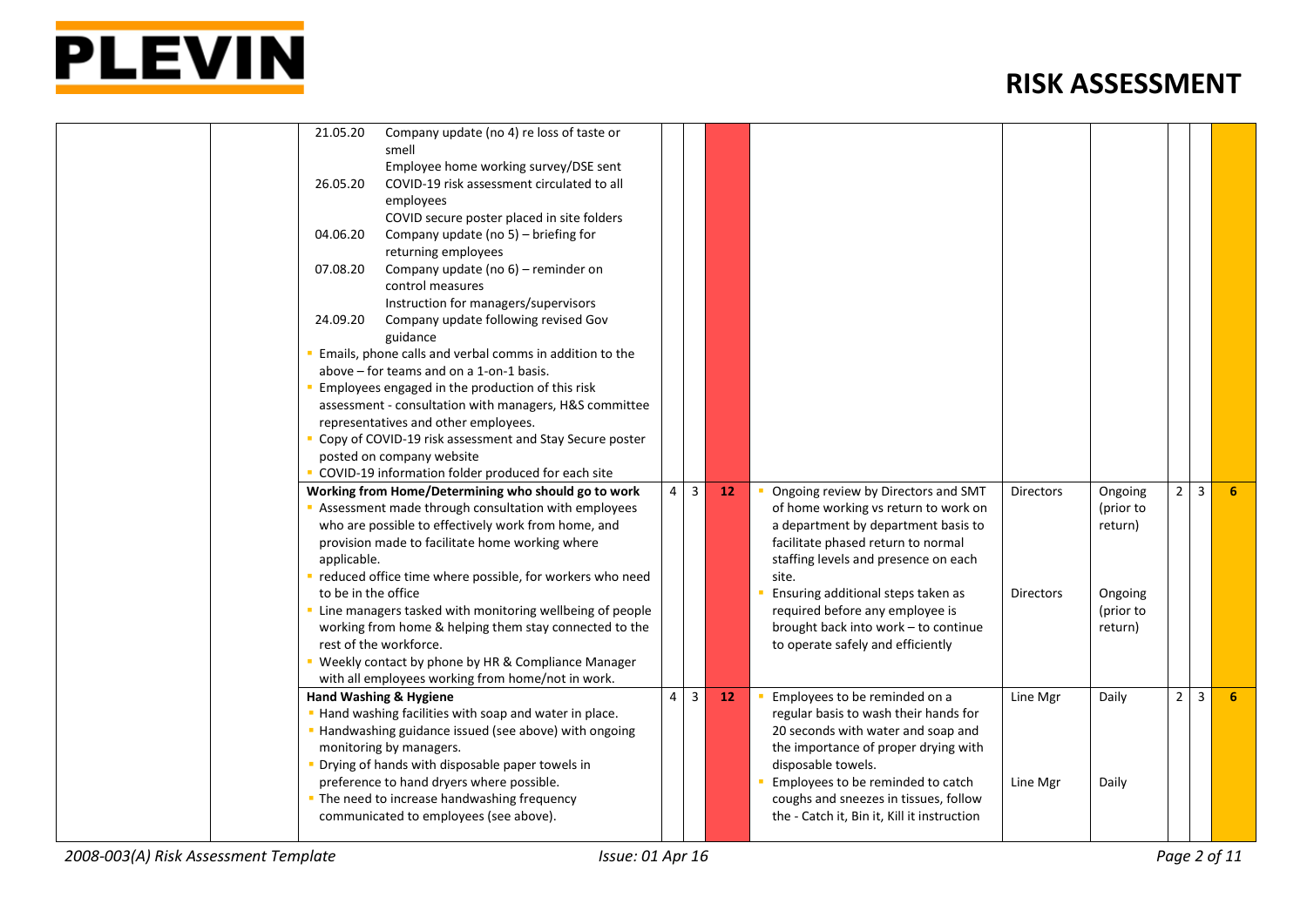

| Employees instructed to avoid touching their face, to<br>cough or sneeze into a tissue which is binned safely or into<br>their arm if a tissue is not available (see above).<br>Hand Sanitisers and wipes placed in multiple locations in<br>addition to washrooms.<br>Employees encouraged to report any problems, or low<br>stocks of supplies.<br>Number and availability of gel sanitisers and anti-bac<br>wipes increased - additional stocks purchased &<br>positioned.<br>Option to introduce fobs for clock machine to prevent<br>need to touch machine costed by HR & Compliance<br>Manager (quote currently held on file).<br>Additional signage placed at the clock machines re non-<br>alcoholic hand sanitiser and use only AFTER clocking<br>in/out.                                                                                                                                                                                                                                                                                                                                                                                                                                                                                                                                           |                                  | and to avoid touching face, eyes, nose<br>or mouth with unclean hands.<br>Site Mgr<br>Weekly<br>Ongoing use of signs and posters to<br>build awareness of good handwashing<br>& hygiene techniques.<br>Line Mgr<br>Daily<br>Daily checks of stock and supplies to<br>be undertaken by<br>managers/supervisors.<br>Line Mgr<br>Weekly<br>Managers/Supervisors to update<br><b>Purchasing Department weekly</b><br>regarding stocks of cleaning products<br>to enable timely replenishment.                                                                     |  |
|--------------------------------------------------------------------------------------------------------------------------------------------------------------------------------------------------------------------------------------------------------------------------------------------------------------------------------------------------------------------------------------------------------------------------------------------------------------------------------------------------------------------------------------------------------------------------------------------------------------------------------------------------------------------------------------------------------------------------------------------------------------------------------------------------------------------------------------------------------------------------------------------------------------------------------------------------------------------------------------------------------------------------------------------------------------------------------------------------------------------------------------------------------------------------------------------------------------------------------------------------------------------------------------------------------------|----------------------------------|---------------------------------------------------------------------------------------------------------------------------------------------------------------------------------------------------------------------------------------------------------------------------------------------------------------------------------------------------------------------------------------------------------------------------------------------------------------------------------------------------------------------------------------------------------------|--|
| Cleaning<br>Cleaning arrangements in place for regular cleaning and<br>disinfection of objects and using appropriate cleaning<br>products and methods.<br>Supplementary PPE made available for use during deep<br>cleaning activities (e.g. disposable gloves, white<br>disposable suites, masks, aprons etc to be utilised to<br>protect the individual undertaking cleaning where<br>suspected cases have been notified).<br>Cleaning rotas implemented for all areas, be they toilets,<br>offices, canteens, including daily sign off by supervisors.<br>Clear use and cleaning guidance to be produced for<br>showers, lockers and changing rooms and ensure they are<br>kept clear and clean of personal items, maintain social<br>distancing.<br>Increased cleaning regimes introduced incorporating<br>minimum daily clean of frequently touched surfaces - e.g.<br>hand rails, two-way radios, door handles, light switches,<br>control panels, printers etc, and detail of cleaning routine<br>(toilets, floors, walls etc) instructed to site cleaning<br>personnel accordingly.<br>Guidance produced for each role in regard to cleaning of<br>their work area (what to clean, when)<br>Employees using computer equipment (e.g. keyboard,<br>mouse, printer) and telephones (mobile and internal | $\overline{3}$<br>$\overline{4}$ | $2^{\circ}$<br>$\mathbf{3}$<br>6 <sup>1</sup><br>12<br>Rigorous checks will be carried out by<br>Daily<br>Line Mgr<br>line managers to ensure that the<br>necessary procedures are being<br>followed.<br>Undertake assessment of all areas on<br>Group Mgr/<br>Ongoing<br>sites before increasing number of<br>Site Mgr<br>(prior to<br>employees returning to work – carry<br>return)<br>out deep clean of areas where<br>required.<br>Ensure workspaces are cleared and<br>Employees<br>Daily<br>waste and belongings are removed at<br>the end of a shift. |  |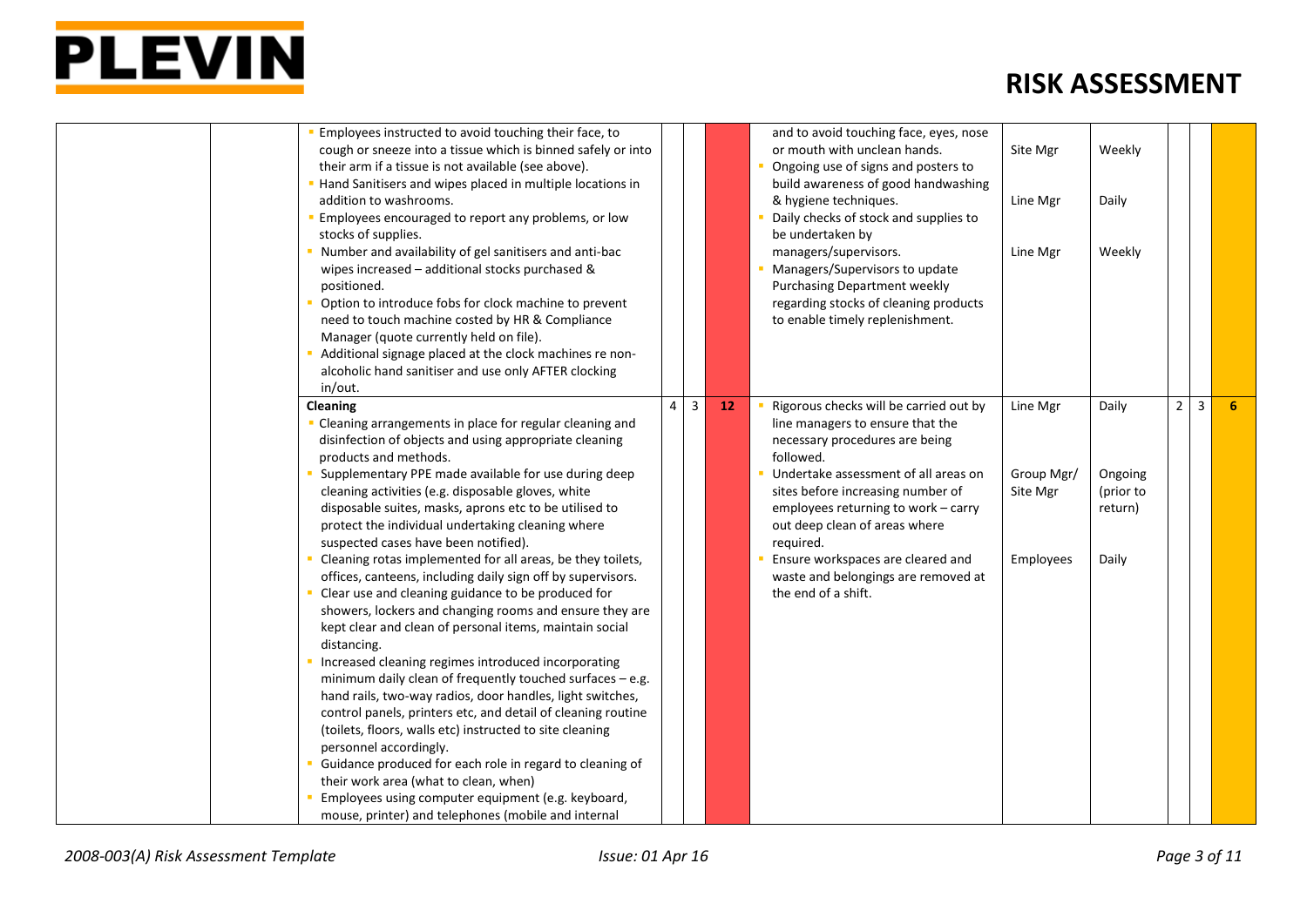

| commencement of shift.<br>$\overline{3}$<br>$2^{\circ}$<br>$\overline{4}$<br>$\overline{3}$<br>Social Distancing - General<br>12<br>Rigorous checks carried out by line<br>Daily<br>Line Mgr<br>Posters and instructions sent out to notify all of<br>managers to ensure that the necessary<br>requirements for social distancing (see above).<br>procedures are being followed.<br>Steps taken to review and implement work schedules/shift<br>Staff to be reminded daily of the<br>patterns, working from home etc. to reduce number of<br>importance of social distancing both in<br>Daily<br>Line Mgr<br>workers on site at any one time.<br>the workplace and outside of it.<br>Conference calls via Microsoft Teams utilised instead of<br>Work processes to be reviewed and<br>face to face meetings, wherever possible. See 'Meetings'<br>redesigned as required to ensure<br>Department<br>Ongoing<br>section below.<br>social distancing can be maintained,<br>(prior to<br>Mgr<br>before staff numbers are returned to<br>Staggered breaks to reduce number of people using a<br>return)<br>normal levels.<br>communal area at any given time.<br>Unrequired chairs, tables and furniture removed from<br>Review possibility of staggering arrival<br>communal areas as applicable to prevent employees from<br>and departure times to reduce<br><b>Group Mgr</b><br>Ongoing<br>crowding into and out of the<br>disobeying 2mtr separation distances.<br>(as reg)<br>Areas marked with 2mtr distancing tape and additional<br>workplace.<br>signage put up in areas where limited number of people<br>Dynamic risk assessments to be<br>carried out on those activities where<br>are allowed in the area (e.g. smoking areas, canteens,<br><b>Group Mgr</b><br>Ongoing<br>kitchens). Hazard tape placed on the floor at main entry<br>social distancing cannot be maintained<br>(as req)<br>to site points (e.g clocking machine) to show "what 2mtrs<br>(e.g. two person activity) to decide<br>looks like"<br>whether the activity is necessary to be<br>Controls implemented within toilets and washrooms to<br>done that way or if there is an<br>assist with social distancing (cordon off<br>alternative method to enable<br>distancing. Consider additional |                |
|-------------------------------------------------------------------------------------------------------------------------------------------------------------------------------------------------------------------------------------------------------------------------------------------------------------------------------------------------------------------------------------------------------------------------------------------------------------------------------------------------------------------------------------------------------------------------------------------------------------------------------------------------------------------------------------------------------------------------------------------------------------------------------------------------------------------------------------------------------------------------------------------------------------------------------------------------------------------------------------------------------------------------------------------------------------------------------------------------------------------------------------------------------------------------------------------------------------------------------------------------------------------------------------------------------------------------------------------------------------------------------------------------------------------------------------------------------------------------------------------------------------------------------------------------------------------------------------------------------------------------------------------------------------------------------------------------------------------------------------------------------------------------------------------------------------------------------------------------------------------------------------------------------------------------------------------------------------------------------------------------------------------------------------------------------------------------------------------------------------------------------------------------------------------------------------------------------------------------------------------------------------------------------|----------------|
|                                                                                                                                                                                                                                                                                                                                                                                                                                                                                                                                                                                                                                                                                                                                                                                                                                                                                                                                                                                                                                                                                                                                                                                                                                                                                                                                                                                                                                                                                                                                                                                                                                                                                                                                                                                                                                                                                                                                                                                                                                                                                                                                                                                                                                                                               |                |
|                                                                                                                                                                                                                                                                                                                                                                                                                                                                                                                                                                                                                                                                                                                                                                                                                                                                                                                                                                                                                                                                                                                                                                                                                                                                                                                                                                                                                                                                                                                                                                                                                                                                                                                                                                                                                                                                                                                                                                                                                                                                                                                                                                                                                                                                               | 6 <sup>1</sup> |
|                                                                                                                                                                                                                                                                                                                                                                                                                                                                                                                                                                                                                                                                                                                                                                                                                                                                                                                                                                                                                                                                                                                                                                                                                                                                                                                                                                                                                                                                                                                                                                                                                                                                                                                                                                                                                                                                                                                                                                                                                                                                                                                                                                                                                                                                               |                |
|                                                                                                                                                                                                                                                                                                                                                                                                                                                                                                                                                                                                                                                                                                                                                                                                                                                                                                                                                                                                                                                                                                                                                                                                                                                                                                                                                                                                                                                                                                                                                                                                                                                                                                                                                                                                                                                                                                                                                                                                                                                                                                                                                                                                                                                                               |                |
|                                                                                                                                                                                                                                                                                                                                                                                                                                                                                                                                                                                                                                                                                                                                                                                                                                                                                                                                                                                                                                                                                                                                                                                                                                                                                                                                                                                                                                                                                                                                                                                                                                                                                                                                                                                                                                                                                                                                                                                                                                                                                                                                                                                                                                                                               |                |
|                                                                                                                                                                                                                                                                                                                                                                                                                                                                                                                                                                                                                                                                                                                                                                                                                                                                                                                                                                                                                                                                                                                                                                                                                                                                                                                                                                                                                                                                                                                                                                                                                                                                                                                                                                                                                                                                                                                                                                                                                                                                                                                                                                                                                                                                               |                |
|                                                                                                                                                                                                                                                                                                                                                                                                                                                                                                                                                                                                                                                                                                                                                                                                                                                                                                                                                                                                                                                                                                                                                                                                                                                                                                                                                                                                                                                                                                                                                                                                                                                                                                                                                                                                                                                                                                                                                                                                                                                                                                                                                                                                                                                                               |                |
|                                                                                                                                                                                                                                                                                                                                                                                                                                                                                                                                                                                                                                                                                                                                                                                                                                                                                                                                                                                                                                                                                                                                                                                                                                                                                                                                                                                                                                                                                                                                                                                                                                                                                                                                                                                                                                                                                                                                                                                                                                                                                                                                                                                                                                                                               |                |
|                                                                                                                                                                                                                                                                                                                                                                                                                                                                                                                                                                                                                                                                                                                                                                                                                                                                                                                                                                                                                                                                                                                                                                                                                                                                                                                                                                                                                                                                                                                                                                                                                                                                                                                                                                                                                                                                                                                                                                                                                                                                                                                                                                                                                                                                               |                |
|                                                                                                                                                                                                                                                                                                                                                                                                                                                                                                                                                                                                                                                                                                                                                                                                                                                                                                                                                                                                                                                                                                                                                                                                                                                                                                                                                                                                                                                                                                                                                                                                                                                                                                                                                                                                                                                                                                                                                                                                                                                                                                                                                                                                                                                                               |                |
|                                                                                                                                                                                                                                                                                                                                                                                                                                                                                                                                                                                                                                                                                                                                                                                                                                                                                                                                                                                                                                                                                                                                                                                                                                                                                                                                                                                                                                                                                                                                                                                                                                                                                                                                                                                                                                                                                                                                                                                                                                                                                                                                                                                                                                                                               |                |
|                                                                                                                                                                                                                                                                                                                                                                                                                                                                                                                                                                                                                                                                                                                                                                                                                                                                                                                                                                                                                                                                                                                                                                                                                                                                                                                                                                                                                                                                                                                                                                                                                                                                                                                                                                                                                                                                                                                                                                                                                                                                                                                                                                                                                                                                               |                |
|                                                                                                                                                                                                                                                                                                                                                                                                                                                                                                                                                                                                                                                                                                                                                                                                                                                                                                                                                                                                                                                                                                                                                                                                                                                                                                                                                                                                                                                                                                                                                                                                                                                                                                                                                                                                                                                                                                                                                                                                                                                                                                                                                                                                                                                                               |                |
|                                                                                                                                                                                                                                                                                                                                                                                                                                                                                                                                                                                                                                                                                                                                                                                                                                                                                                                                                                                                                                                                                                                                                                                                                                                                                                                                                                                                                                                                                                                                                                                                                                                                                                                                                                                                                                                                                                                                                                                                                                                                                                                                                                                                                                                                               |                |
|                                                                                                                                                                                                                                                                                                                                                                                                                                                                                                                                                                                                                                                                                                                                                                                                                                                                                                                                                                                                                                                                                                                                                                                                                                                                                                                                                                                                                                                                                                                                                                                                                                                                                                                                                                                                                                                                                                                                                                                                                                                                                                                                                                                                                                                                               |                |
|                                                                                                                                                                                                                                                                                                                                                                                                                                                                                                                                                                                                                                                                                                                                                                                                                                                                                                                                                                                                                                                                                                                                                                                                                                                                                                                                                                                                                                                                                                                                                                                                                                                                                                                                                                                                                                                                                                                                                                                                                                                                                                                                                                                                                                                                               |                |
|                                                                                                                                                                                                                                                                                                                                                                                                                                                                                                                                                                                                                                                                                                                                                                                                                                                                                                                                                                                                                                                                                                                                                                                                                                                                                                                                                                                                                                                                                                                                                                                                                                                                                                                                                                                                                                                                                                                                                                                                                                                                                                                                                                                                                                                                               |                |
|                                                                                                                                                                                                                                                                                                                                                                                                                                                                                                                                                                                                                                                                                                                                                                                                                                                                                                                                                                                                                                                                                                                                                                                                                                                                                                                                                                                                                                                                                                                                                                                                                                                                                                                                                                                                                                                                                                                                                                                                                                                                                                                                                                                                                                                                               |                |
|                                                                                                                                                                                                                                                                                                                                                                                                                                                                                                                                                                                                                                                                                                                                                                                                                                                                                                                                                                                                                                                                                                                                                                                                                                                                                                                                                                                                                                                                                                                                                                                                                                                                                                                                                                                                                                                                                                                                                                                                                                                                                                                                                                                                                                                                               |                |
|                                                                                                                                                                                                                                                                                                                                                                                                                                                                                                                                                                                                                                                                                                                                                                                                                                                                                                                                                                                                                                                                                                                                                                                                                                                                                                                                                                                                                                                                                                                                                                                                                                                                                                                                                                                                                                                                                                                                                                                                                                                                                                                                                                                                                                                                               |                |
|                                                                                                                                                                                                                                                                                                                                                                                                                                                                                                                                                                                                                                                                                                                                                                                                                                                                                                                                                                                                                                                                                                                                                                                                                                                                                                                                                                                                                                                                                                                                                                                                                                                                                                                                                                                                                                                                                                                                                                                                                                                                                                                                                                                                                                                                               |                |
|                                                                                                                                                                                                                                                                                                                                                                                                                                                                                                                                                                                                                                                                                                                                                                                                                                                                                                                                                                                                                                                                                                                                                                                                                                                                                                                                                                                                                                                                                                                                                                                                                                                                                                                                                                                                                                                                                                                                                                                                                                                                                                                                                                                                                                                                               |                |
|                                                                                                                                                                                                                                                                                                                                                                                                                                                                                                                                                                                                                                                                                                                                                                                                                                                                                                                                                                                                                                                                                                                                                                                                                                                                                                                                                                                                                                                                                                                                                                                                                                                                                                                                                                                                                                                                                                                                                                                                                                                                                                                                                                                                                                                                               |                |
| showers/toilets/wash basins/urinals so that for example                                                                                                                                                                                                                                                                                                                                                                                                                                                                                                                                                                                                                                                                                                                                                                                                                                                                                                                                                                                                                                                                                                                                                                                                                                                                                                                                                                                                                                                                                                                                                                                                                                                                                                                                                                                                                                                                                                                                                                                                                                                                                                                                                                                                                       |                |
| only end 2 cubicles used. Limit number of persons utilising<br>measures of                                                                                                                                                                                                                                                                                                                                                                                                                                                                                                                                                                                                                                                                                                                                                                                                                                                                                                                                                                                                                                                                                                                                                                                                                                                                                                                                                                                                                                                                                                                                                                                                                                                                                                                                                                                                                                                                                                                                                                                                                                                                                                                                                                                                    |                |
| facilities at any one time and issue relevant instructions.<br>Further increasing frequency of<br>$\blacksquare$                                                                                                                                                                                                                                                                                                                                                                                                                                                                                                                                                                                                                                                                                                                                                                                                                                                                                                                                                                                                                                                                                                                                                                                                                                                                                                                                                                                                                                                                                                                                                                                                                                                                                                                                                                                                                                                                                                                                                                                                                                                                                                                                                              |                |
| Work areas are closed to visitors across all sites unless by<br>handwashing                                                                                                                                                                                                                                                                                                                                                                                                                                                                                                                                                                                                                                                                                                                                                                                                                                                                                                                                                                                                                                                                                                                                                                                                                                                                                                                                                                                                                                                                                                                                                                                                                                                                                                                                                                                                                                                                                                                                                                                                                                                                                                                                                                                                   |                |
| prior arrangement. Ad-hoc visitors only accepted within<br>Keeping activity time involved as                                                                                                                                                                                                                                                                                                                                                                                                                                                                                                                                                                                                                                                                                                                                                                                                                                                                                                                                                                                                                                                                                                                                                                                                                                                                                                                                                                                                                                                                                                                                                                                                                                                                                                                                                                                                                                                                                                                                                                                                                                                                                                                                                                                  |                |
| vestibule areas. Social distancing guidelines to be<br>short as possible                                                                                                                                                                                                                                                                                                                                                                                                                                                                                                                                                                                                                                                                                                                                                                                                                                                                                                                                                                                                                                                                                                                                                                                                                                                                                                                                                                                                                                                                                                                                                                                                                                                                                                                                                                                                                                                                                                                                                                                                                                                                                                                                                                                                      |                |
| maintained & site rules followed.<br>Using screens or barriers to<br>$\blacksquare$                                                                                                                                                                                                                                                                                                                                                                                                                                                                                                                                                                                                                                                                                                                                                                                                                                                                                                                                                                                                                                                                                                                                                                                                                                                                                                                                                                                                                                                                                                                                                                                                                                                                                                                                                                                                                                                                                                                                                                                                                                                                                                                                                                                           |                |
| Controlled/restricted access to reception areas and office<br>protect people from each other                                                                                                                                                                                                                                                                                                                                                                                                                                                                                                                                                                                                                                                                                                                                                                                                                                                                                                                                                                                                                                                                                                                                                                                                                                                                                                                                                                                                                                                                                                                                                                                                                                                                                                                                                                                                                                                                                                                                                                                                                                                                                                                                                                                  |                |
| Using back to back or side to side<br>areas.                                                                                                                                                                                                                                                                                                                                                                                                                                                                                                                                                                                                                                                                                                                                                                                                                                                                                                                                                                                                                                                                                                                                                                                                                                                                                                                                                                                                                                                                                                                                                                                                                                                                                                                                                                                                                                                                                                                                                                                                                                                                                                                                                                                                                                  |                |
| Boston - only 1 person in the driver paperwork area.<br>working (rather than face to face)                                                                                                                                                                                                                                                                                                                                                                                                                                                                                                                                                                                                                                                                                                                                                                                                                                                                                                                                                                                                                                                                                                                                                                                                                                                                                                                                                                                                                                                                                                                                                                                                                                                                                                                                                                                                                                                                                                                                                                                                                                                                                                                                                                                    |                |
| Drivers & non-office staff are not to leave the mat area<br>whenever possible                                                                                                                                                                                                                                                                                                                                                                                                                                                                                                                                                                                                                                                                                                                                                                                                                                                                                                                                                                                                                                                                                                                                                                                                                                                                                                                                                                                                                                                                                                                                                                                                                                                                                                                                                                                                                                                                                                                                                                                                                                                                                                                                                                                                 |                |
| when entering the office. Maintenance office for use of<br>Reducing the number of people                                                                                                                                                                                                                                                                                                                                                                                                                                                                                                                                                                                                                                                                                                                                                                                                                                                                                                                                                                                                                                                                                                                                                                                                                                                                                                                                                                                                                                                                                                                                                                                                                                                                                                                                                                                                                                                                                                                                                                                                                                                                                                                                                                                      |                |
| each person has contact with by<br>Maintenance Engineering Manager only. Only 1 person at                                                                                                                                                                                                                                                                                                                                                                                                                                                                                                                                                                                                                                                                                                                                                                                                                                                                                                                                                                                                                                                                                                                                                                                                                                                                                                                                                                                                                                                                                                                                                                                                                                                                                                                                                                                                                                                                                                                                                                                                                                                                                                                                                                                     |                |
| using 'fixed teams or partnering'<br>a time to enter maintenance stores area. Small parcel                                                                                                                                                                                                                                                                                                                                                                                                                                                                                                                                                                                                                                                                                                                                                                                                                                                                                                                                                                                                                                                                                                                                                                                                                                                                                                                                                                                                                                                                                                                                                                                                                                                                                                                                                                                                                                                                                                                                                                                                                                                                                                                                                                                    |                |
| deliveries must come to the main office entrance & be left<br>(so each person works with only a                                                                                                                                                                                                                                                                                                                                                                                                                                                                                                                                                                                                                                                                                                                                                                                                                                                                                                                                                                                                                                                                                                                                                                                                                                                                                                                                                                                                                                                                                                                                                                                                                                                                                                                                                                                                                                                                                                                                                                                                                                                                                                                                                                               |                |
| in the reception area.<br>few others)                                                                                                                                                                                                                                                                                                                                                                                                                                                                                                                                                                                                                                                                                                                                                                                                                                                                                                                                                                                                                                                                                                                                                                                                                                                                                                                                                                                                                                                                                                                                                                                                                                                                                                                                                                                                                                                                                                                                                                                                                                                                                                                                                                                                                                         |                |
| Elkesley - Bottom yard production paperwork to be left in<br>Reduce job/equipment rotation                                                                                                                                                                                                                                                                                                                                                                                                                                                                                                                                                                                                                                                                                                                                                                                                                                                                                                                                                                                                                                                                                                                                                                                                                                                                                                                                                                                                                                                                                                                                                                                                                                                                                                                                                                                                                                                                                                                                                                                                                                                                                                                                                                                    |                |
| the bottom yard pump house, from where it will be                                                                                                                                                                                                                                                                                                                                                                                                                                                                                                                                                                                                                                                                                                                                                                                                                                                                                                                                                                                                                                                                                                                                                                                                                                                                                                                                                                                                                                                                                                                                                                                                                                                                                                                                                                                                                                                                                                                                                                                                                                                                                                                                                                                                                             |                |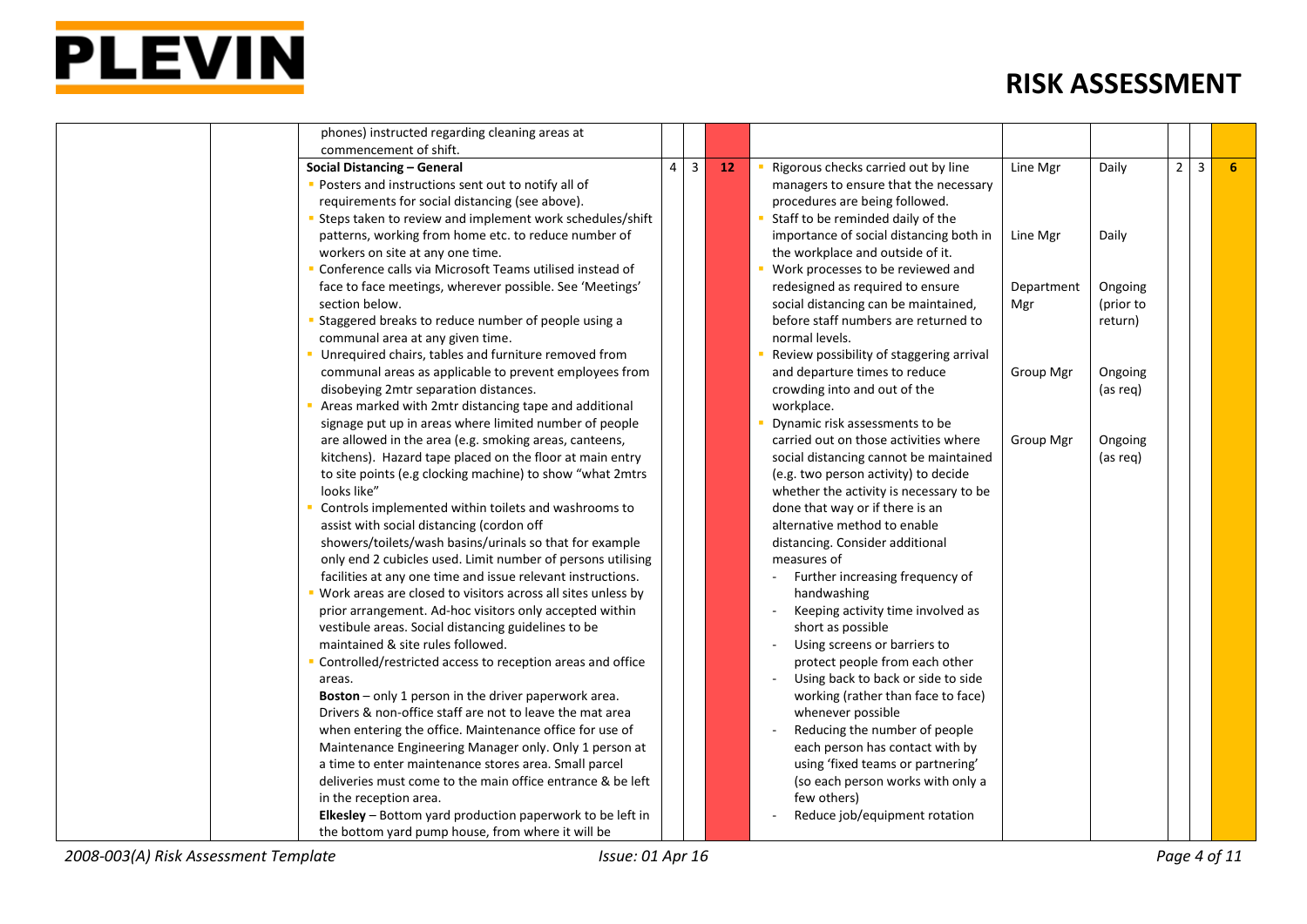

| collected. Weighbridge office accessible to weighbridge       |  | One-way flow/markings to be              | <b>SMT</b> | As reg |
|---------------------------------------------------------------|--|------------------------------------------|------------|--------|
| operators and authorised personnel only. Drivers and          |  | considered if steps highlighted above    |            |        |
| other staff must not enter the weighbridge office. Report     |  | for high traffic areas are unsuccessful. |            |        |
| to the hatch for assistance and stand back from the hatch     |  | • Where it is not possible to maintain   |            |        |
| when it is opened. Do not enter the entrance vestibule at     |  | 2mtr rule at all times, the rule of 1    |            |        |
| the weighbridge if someone else is already in there. Top      |  | metre plus must be applied. This         |            |        |
| office access restricted to office-based staff & pre-         |  | means 1 metre plus another               |            |        |
| arranged visitors only. Deliveries to the top office to be    |  | precaution to mitigate the risk (i.e.    |            |        |
| left outside the door and will be collected from there.       |  | wearing face coverings, being            |            |        |
| Purchasing office restricted to purchasing personnel only,    |  | outdoors, or good ventilation if         |            |        |
| unless by express invitation. Garage office restricted to     |  | indoors)                                 |            |        |
| garage personnel only $-1$ person in the office at a time.    |  |                                          |            |        |
| Garage and maintenance stores restricted to garage &          |  |                                          |            |        |
| maintenance personnel only $-1$ person in the stores at a     |  |                                          |            |        |
| time. Maintenance office restricted to maintenance            |  |                                          |            |        |
| personnel only $-1$ person in the office at a time.           |  |                                          |            |        |
| Maintenance workshop area restricted to maintenance           |  |                                          |            |        |
| personnel only.                                               |  |                                          |            |        |
| Hazlehead - No access to the transport office except for      |  |                                          |            |        |
| transport management personnel. Only one person in the        |  |                                          |            |        |
| driver paperwork area at any time. The front & side doors     |  |                                          |            |        |
| will remain locked to restrict access to the offices - office |  |                                          |            |        |
|                                                               |  |                                          |            |        |
| personnel to be contacted by phone, radio or email.           |  |                                          |            |        |
| Maintenance Supervisors office for the use of the             |  |                                          |            |        |
| Maintenance Supervisor only. Bruks office - for the use of    |  |                                          |            |        |
| maintenance personnel only, maximum of 1 person in the        |  |                                          |            |        |
| office at a time. Bruks control office - maximum of 1         |  |                                          |            |        |
| person in this office at a time. All deliveries to come to    |  |                                          |            |        |
| main entrance and be left in the reception area.              |  |                                          |            |        |
| Mossley - The front doors will remain locked, the hatched     |  |                                          |            |        |
| door (at the back of reception) will be accessible for        |  |                                          |            |        |
| deliveries and staff only. Instruction to stand back when     |  |                                          |            |        |
| the hatch is opened and do not enter the area if someone      |  |                                          |            |        |
| else is present in it. The door will remain locked, but the   |  |                                          |            |        |
| hatch can be opened for access. Production, maintenance,      |  |                                          |            |        |
| garage staff and drivers must not enter the offices unless    |  |                                          |            |        |
| by express invitation. Office staff must knock and wait for   |  |                                          |            |        |
| permission to enter at the door from the kitchen to the       |  |                                          |            |        |
| reception room - reception should be contacted by phone       |  |                                          |            |        |
| or email. No access to the transport office except for        |  |                                          |            |        |
| transport management personnel. Only one person in the        |  |                                          |            |        |
| transport reception area at any time, report to the hatch     |  |                                          |            |        |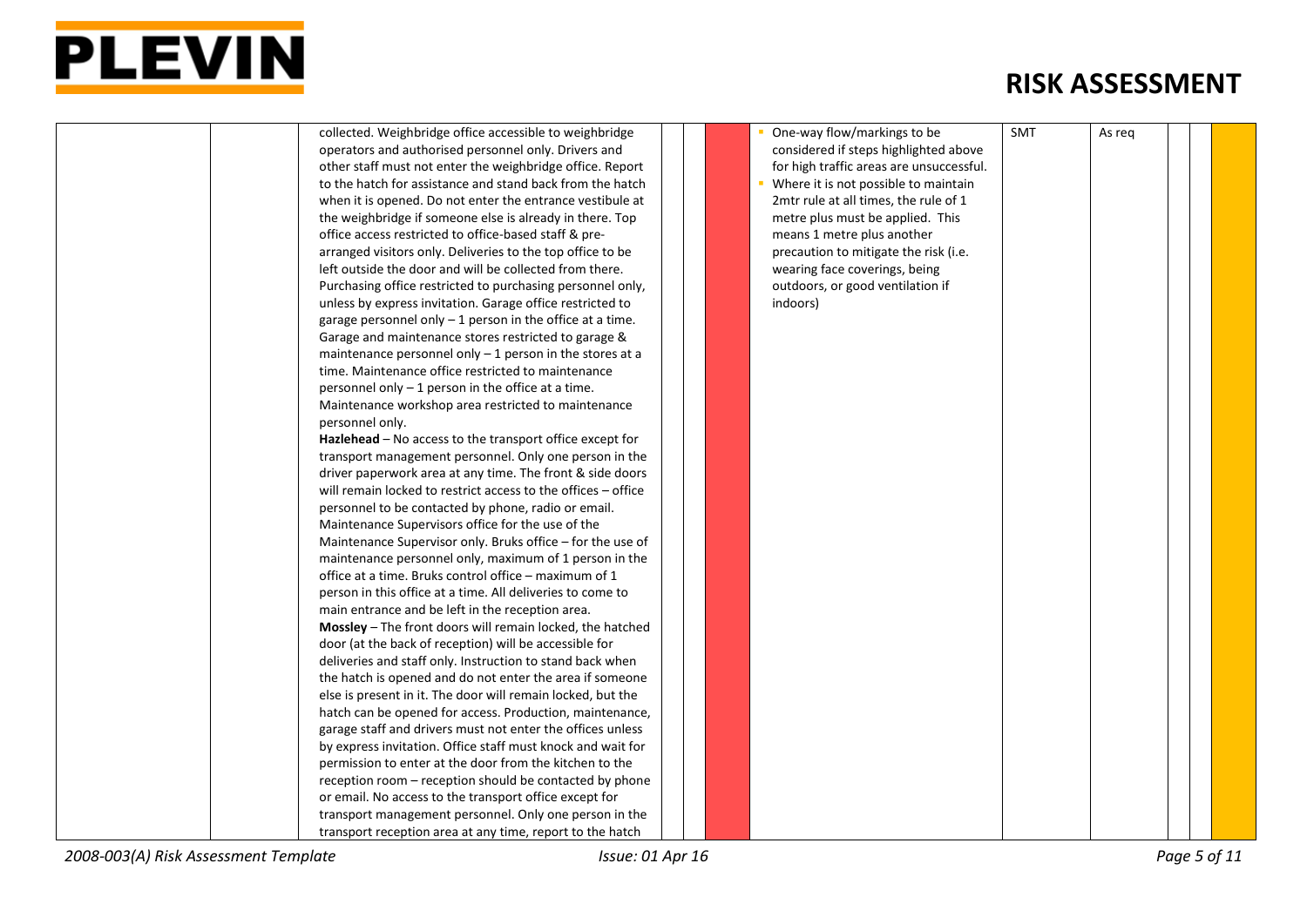

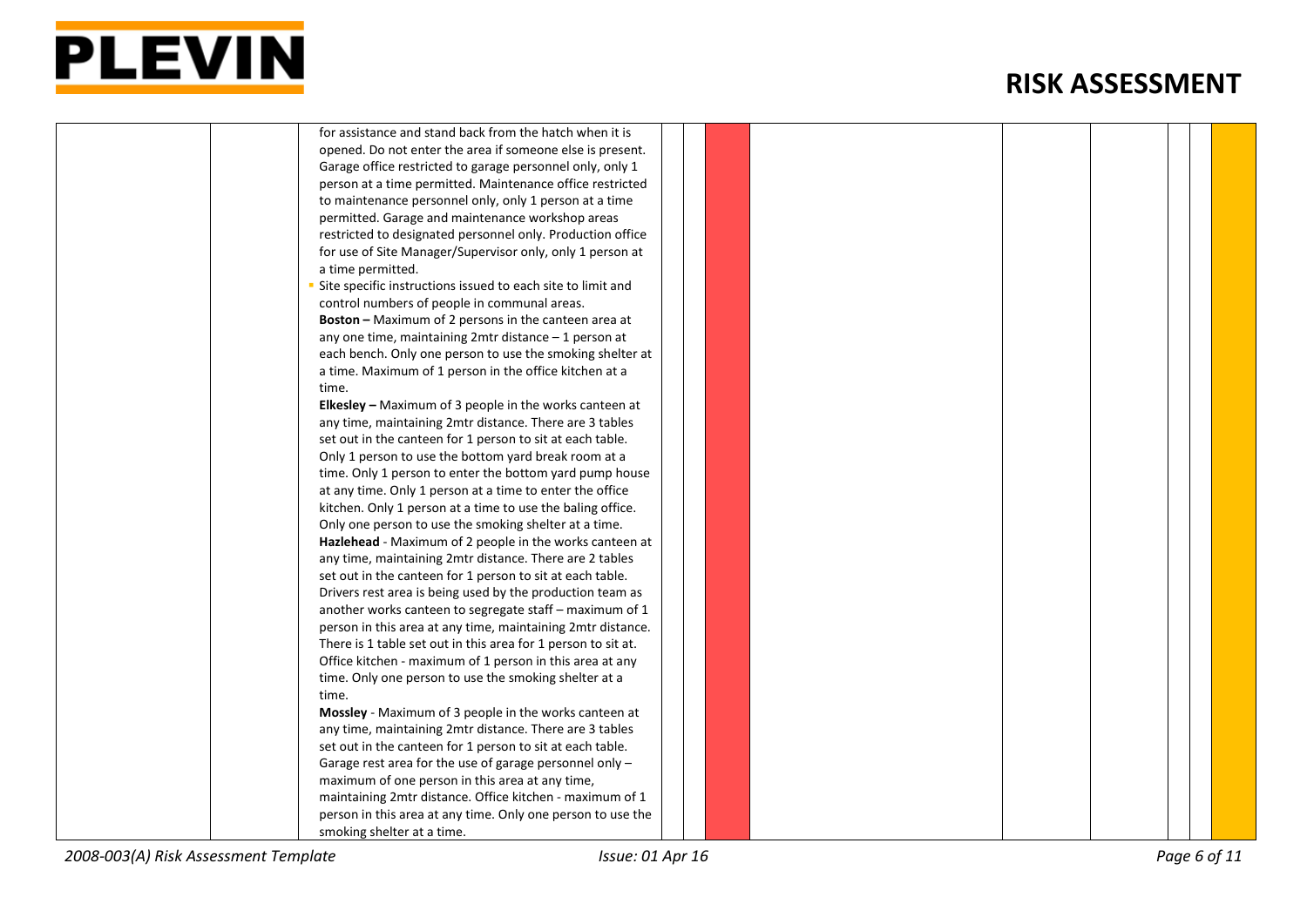

| All areas - Maintain social distancing in all work areas,<br>ensure through traffic of people is minimised                                                                                                                                                                                                                                                                                                                                                                                                                                                                                                                                                                                                                                                                                                                                                                                                                                                                                                                                                                                                                                                                                                                                            |                  |            |    |                                                                                                                                                                                                                                     |                                                                 |                                |                |                         |                |
|-------------------------------------------------------------------------------------------------------------------------------------------------------------------------------------------------------------------------------------------------------------------------------------------------------------------------------------------------------------------------------------------------------------------------------------------------------------------------------------------------------------------------------------------------------------------------------------------------------------------------------------------------------------------------------------------------------------------------------------------------------------------------------------------------------------------------------------------------------------------------------------------------------------------------------------------------------------------------------------------------------------------------------------------------------------------------------------------------------------------------------------------------------------------------------------------------------------------------------------------------------|------------------|------------|----|-------------------------------------------------------------------------------------------------------------------------------------------------------------------------------------------------------------------------------------|-----------------------------------------------------------------|--------------------------------|----------------|-------------------------|----------------|
| Social Distancing & Hygiene - Meetings/Briefings<br>Remote working tools (e.g. Microsoft Teams) used where<br>possible to avoid in-person meetings.<br>" Where in-person meetings/briefings must take place, 2mtr<br>separation maintained between people. Rooms kept well<br>ventilated, or an outdoor area utilised where possible.<br>Number of attendees kept to a minimum.<br>Hand sanitiser/wipes placed in meeting rooms.<br>• Sharing of pens and equipment avoided                                                                                                                                                                                                                                                                                                                                                                                                                                                                                                                                                                                                                                                                                                                                                                           | $4 \overline{3}$ |            | 12 | Hold meetings outdoors or in well<br>ventilated rooms whenever possible.<br>For areas where regular meetings take<br>place, use of floor signage to be<br>considered to assist in social<br>distancing.                             | Site Mgr<br>Site Mgr                                            | Ongoing<br>Ongoing<br>(as req) | 2 <sup>1</sup> | $\overline{3}$          | 6              |
| Social Distancing & Hygiene - Office Environment<br>• Where it is possible, office workers to work from home.<br>Occupancy levels in offices managed to enable social<br>distancing.<br>• Windows and doors to be opened frequently to encourage<br>ventilation where possible.<br>Invoices and delivery notes generated by the company will<br>be sent electronically wherever possible. Similarly,<br>incoming paperwork will be treated in the same manner.<br>Hand washing/sanitising procedures to be undertaken<br>more frequently in instances where paperwork, goods and<br>merchandise is handled.<br>DSE Workplace assessment via standard company self-<br>assessment document sent out to all employees<br>continuing to work from home. Feedback reviewed and<br>actioned where applicable.<br>Where it is necessary to come into the workplace,<br>start/finish times staggered wherever possible to reduce<br>the number of people working together<br>Office/workplace layouts assessed. One person per<br>office/workstation wherever possible. Where not possible<br>desk formation changed in office areas (2mtrs apart, back<br>to back or side to side rather than facing or inclusion of<br>screens if 2mtr cannot be achieved) | $4 \overline{3}$ |            | 12 | Avoid hot desks, clean workstations<br>between people.<br>Floor tape or paint to mark out 2mtr<br>to be considered<br>Visits to colleague's offices to be<br>restricted - do not visit unless a 2mtr<br>distance can be maintained. | Department<br>Mgr<br>Department<br>Mgr<br>Dept Mgr/<br>Employee | Ongoing<br>Ongoing<br>Daily    | 2 <sup>1</sup> | $\overline{3}$          | 6 <sup>1</sup> |
| Social Distancing & Hygiene - Mobile Plant<br>" Mobile plant to be cleaned down frequently, focussing on<br>areas that are frequently touched. Cleaning to take place<br>both prior to and after use using appropriate cleaning<br>products and methods.<br>Mobile plant internal cleaning guidance produced and<br>issued to operators                                                                                                                                                                                                                                                                                                                                                                                                                                                                                                                                                                                                                                                                                                                                                                                                                                                                                                               |                  | $4 \mid 3$ | 12 | Daily checks to be undertaken by<br>managers/supervisors, including<br>checks of supplies of cleaning<br>equipment.<br>Operator to flag up low stocks on daily<br>pre-use check sheet                                               | Line Mgr<br>Employee                                            | Daily<br>Daily                 | 2 <sup>1</sup> | $\overline{\mathbf{3}}$ | 6              |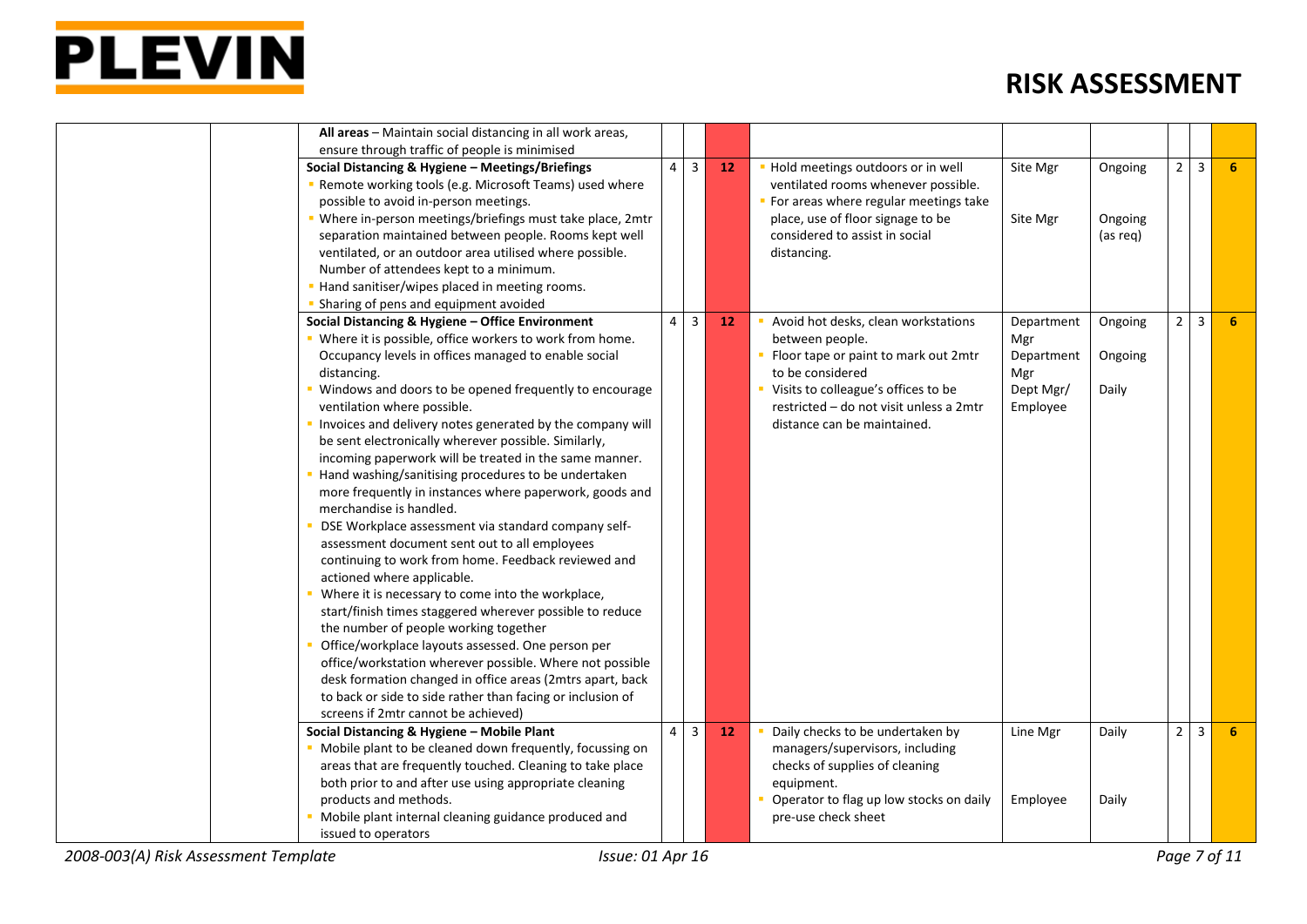

| Social Distancing & Hygiene - Fixed Plant<br>Areas (e.g touch screens) that are regularly touched on<br>plant and equipment should be regularly cleaned using<br>suitable cleaning products.                                                                                                                                                                                                                                                                                                                                                                                                                                                                                                                                                                                                                                                                                                                                                                                                                                                                                                                                                                                                                                                                       | 4              | $\overline{3}$ | 12 | Review layouts, line set up or<br>processes to allow people to work<br>further apart from each other - for<br>example in picking stations/on the<br>yard. Introduce revised instruction for<br>these areas as applicable.<br>Floor tape or paint to mark out 2mtr               | Department<br>Mgr<br>Dept Mgr              | Ongoing<br>As reg        | $\overline{2}$ | 3            | 6 |
|--------------------------------------------------------------------------------------------------------------------------------------------------------------------------------------------------------------------------------------------------------------------------------------------------------------------------------------------------------------------------------------------------------------------------------------------------------------------------------------------------------------------------------------------------------------------------------------------------------------------------------------------------------------------------------------------------------------------------------------------------------------------------------------------------------------------------------------------------------------------------------------------------------------------------------------------------------------------------------------------------------------------------------------------------------------------------------------------------------------------------------------------------------------------------------------------------------------------------------------------------------------------|----------------|----------------|----|---------------------------------------------------------------------------------------------------------------------------------------------------------------------------------------------------------------------------------------------------------------------------------|--------------------------------------------|--------------------------|----------------|--------------|---|
| Social Distancing & Hygiene - Drivers<br>Procedures in place for Drivers to ensure adequate<br>welfare facilities available during their work. Drivers<br>instructed to report issues encountered with welfare<br>facilities via the debrief process.<br>Where possible, drivers will be kept to the same vehicle.<br>Where this is not possible, the vehicle will be cleaned<br>between different users.<br>• Vehicle scheduling will limit the exposure of driver to rush<br>hours/crowded places, and to reduce number of drivers at<br>sites at a given time.<br>Drivers encouraged to stay in vehicles and minimise<br>unnecessary contact at gatehouses or on yards. Driver to<br>social distance in those circumstances where physical<br>interaction is required.<br>Drivers informed of the site rules for the sites they visit<br>(both internal and customer/supplier).<br>" Use of electronic paperwork where possible. Where not<br>possible, drivers should wash/sanitise their hands<br>thoroughly after contact.<br>Regular cleaning of vehicles. Vehicle internal cleaning<br>guide produced and issued to drivers.<br>• One person only in vehicles.<br>Updated site rules issued for visitors/ contractors/ sub-<br>contractors coming to site. | $4 \mid 3$     |                | 12 | Internal cleanliness of vehicles to be<br>inspected weekly by managers/<br>supervisors, including checks of<br>supplies of cleaning equipment.<br>Drivers to flag up low stocks on<br>timesheets or via cab phone email.                                                        | Transport<br>Co-<br>Ordinator<br>Employee  | Weekly<br>Daily          | $2^{\circ}$    | $\mathbf{3}$ | 6 |
| <b>PPE and Face coverings</b><br>PPE requirements identified within non-COVID19 risk<br>assessments and SSOW's to protect employees against<br>health and safety risks at work will be used as routine.<br>Where RPE is a requirement for risks associated with the<br>work undertaken a face fit test will be carried out to<br>ensure the respiratory protective equipment (RPE) can<br>protect the wearer.                                                                                                                                                                                                                                                                                                                                                                                                                                                                                                                                                                                                                                                                                                                                                                                                                                                      | $\overline{4}$ | $\overline{3}$ | 12 | Staff to be reminded that face<br>coverings are an optional and personal<br>preference only.<br>Staff to be reminded that wearing of<br>gloves is not a substitute for good<br>hand washing.<br>To minimise the risk of transmission of<br>COVID-19 during face-fit testing the | Line Mgr<br>Line Mgr<br>Compliance<br>Dept | Daily<br>Daily<br>As reg | $\overline{2}$ | 3            | 6 |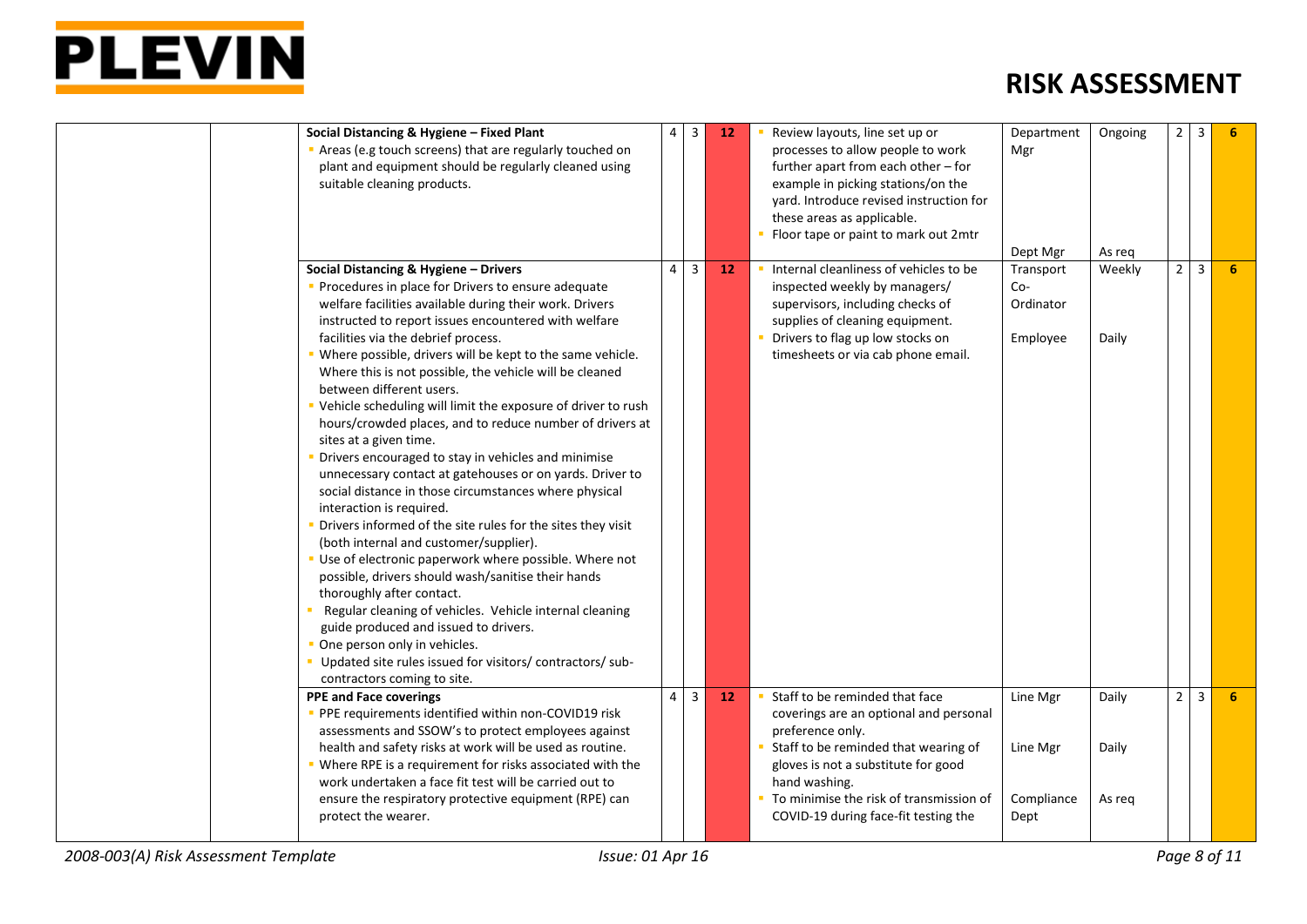

| Additional PPE beyond what employee's usually wear is<br>following additional measures should                                |                |                |   |
|------------------------------------------------------------------------------------------------------------------------------|----------------|----------------|---|
| not beneficial (as per Government guidance documents) -<br>be carried out $-$                                                |                |                |   |
| COVID19 is a different type of risk which will be managed<br>Both the fit tester and those being fit                         |                |                |   |
| tested should wash their hands before<br>through social distancing, hygiene and fixed teams or                               |                |                |   |
| and after the test. Those being fit<br>partnering.                                                                           |                |                |   |
| Face coverings available for employees to wear in<br>tested with non-disposable masks                                        |                |                |   |
| circumstances where they prefer to do so.<br>should clean the mask themselves                                                |                |                |   |
| before and immediately after the test<br>Precautionary use of extra PPE to protect against COVID19                           |                |                |   |
| is not encouraged as the role of PPE in providing<br>using a suitable disinfectant cleaning                                  |                |                |   |
| additional protection in these circumstances is extremely<br>wipe (check with manufacturer to                                |                |                |   |
| avoid damaging the mask). Test face<br>limited.                                                                              |                |                |   |
| Face coverings may be worn in enclosed spaces where<br>pieces that cannot be adequately                                      |                |                |   |
| social distancing is not possible. Wearing a face covering<br>disinfected (e.g. disposable half masks)                       |                |                |   |
| is optional and is not required by law, including in the<br>should not be used by more than one                              |                |                |   |
| workplace (except for on public transport or within retail<br>individual. Fit testers should wear                            |                |                |   |
| premises). NOTE - RPE designated as required through<br>disposable gloves when undertaking                                   |                |                |   |
| routine risk assessment is mandatory.<br>cleaning of the tubes, hoods etc. and                                               |                |                |   |
| " Face coverings must be worn on a two-man job.<br>ensure they remove gloves following                                       |                |                |   |
| • Where risk assessment identifies wearing of gloves as a<br>the correct procedure (PDF)<br>Compliance<br>31.12.20           |                |                |   |
| Additional face fit testing (where<br>requirement of the job, an adequate supply of these will<br>Dept                       |                |                |   |
| be provided. Staff will be instructed on how to remove<br>required) to be completed by the end                               |                |                |   |
| gloves carefully to reduce contamination and how to<br>of the year.                                                          |                |                |   |
| dispose of them safely.                                                                                                      |                |                |   |
| Guidance issued about face covering donning/doffing                                                                          |                |                |   |
| <b>Mental Health</b><br>4 <sup>1</sup><br>HR & Comp<br>$\overline{3}$<br>Where people are struggling to work<br>12<br>As req | 2 <sup>1</sup> | $\overline{3}$ | 6 |
| Management will promote mental health &<br>from home, phase in office days or<br>Mgr                                         |                |                |   |
| wellbeing awareness to staff during the<br>"day in" schemes.                                                                 |                |                |   |
| Coronavirus outbreak and will offer whatever                                                                                 |                |                |   |
| support they can to help.                                                                                                    |                |                |   |
| Internal communication channels and cascading of                                                                             |                |                |   |
| messages through line managers will be carried                                                                               |                |                |   |
| out regularly to reassure and support employees in                                                                           |                |                |   |
| a fast-changing situation.                                                                                                   |                |                |   |
| Line managers will offer support to staff who are                                                                            |                |                |   |
| affected by Coronavirus or has a family member                                                                               |                |                |   |
| affected.                                                                                                                    |                |                |   |
| Regular communication of mental health                                                                                       |                |                |   |
|                                                                                                                              |                |                |   |
|                                                                                                                              |                |                |   |
| information and open-door policy for those who<br>need additional support.                                                   |                |                |   |
| Wellbeing survey sent out to employees working                                                                               |                |                |   |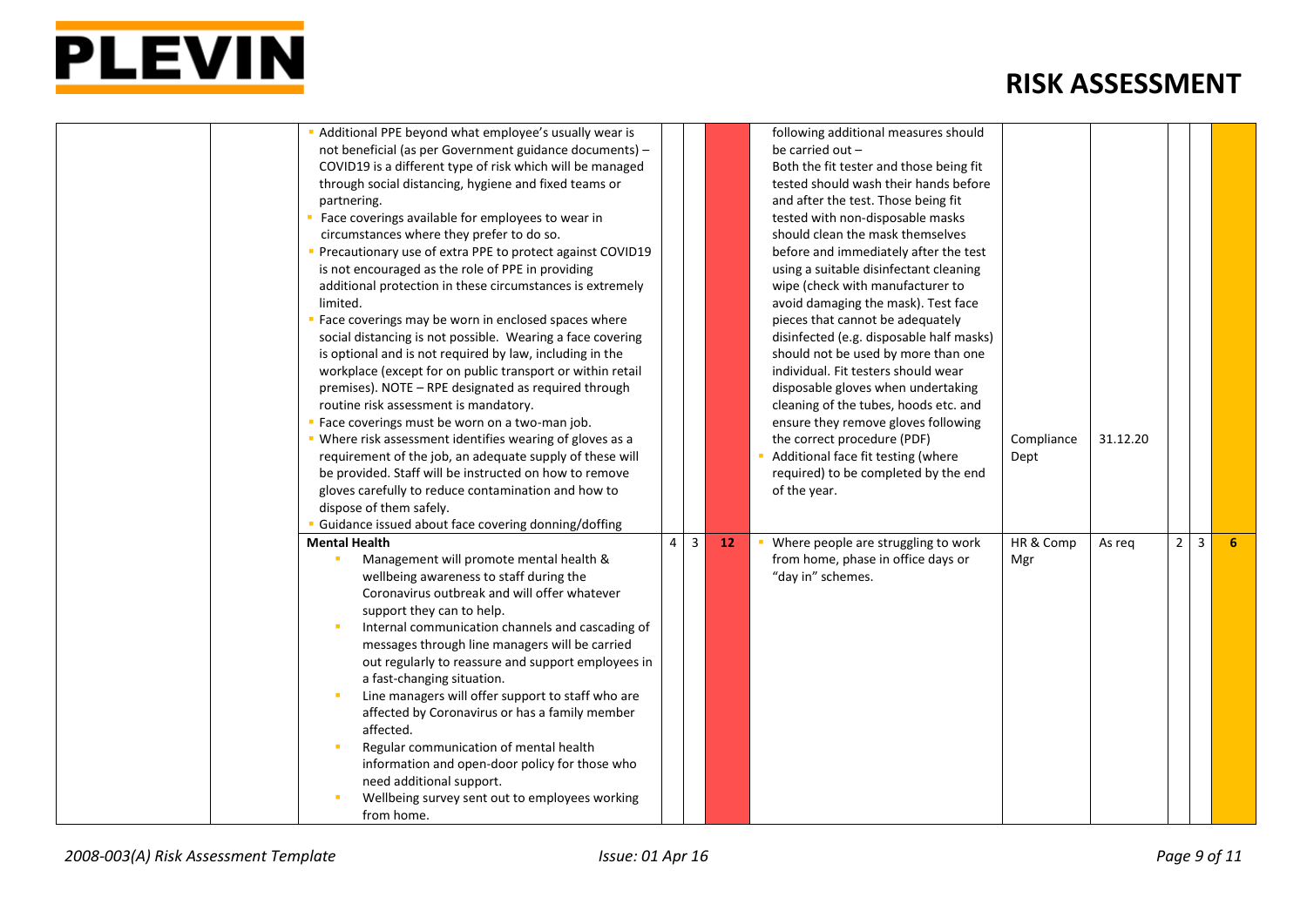

| Wellbeing of workers who have remained in the<br>workplace during the pandemic monitored on a<br>regular basis                                 |  |  |  |  |
|------------------------------------------------------------------------------------------------------------------------------------------------|--|--|--|--|
| Protecting clinically vulnerable employees<br>Individual circumstances to be reviewed. Where<br>the employee cannot work from home, review the |  |  |  |  |
| role and risk assess to enable them to stay 2mtr<br>from others.                                                                               |  |  |  |  |

| Introducing COVID19   | Staff              | <b>Symptoms of Covid-19</b>                                    |   | $\overline{3}$ | 6  |                                          |            |         | $\overline{2}$ | 3              |  |
|-----------------------|--------------------|----------------------------------------------------------------|---|----------------|----|------------------------------------------|------------|---------|----------------|----------------|--|
| into the workplace    | <b>Visitors</b>    | If anyone becomes unwell with a new continuous cough or        |   |                |    |                                          |            |         |                |                |  |
| from external sources | <b>Cleaners</b>    | a high temperature in the workplace, or experiences loss       |   |                |    |                                          |            |         |                |                |  |
|                       | <b>Contractors</b> | of taste or smell they will immediately be sent home and       |   |                |    |                                          |            |         |                |                |  |
|                       | <b>Drivers</b>     | advised to follow the stay at home guidance. They will also    |   |                |    |                                          |            |         |                |                |  |
|                       | Vulnerable         | be instructed to take a COVID-19 test.                         |   |                |    |                                          |            |         |                |                |  |
|                       | $groups -$         | Line managers will maintain regular contact with staff         |   |                |    |                                          |            |         |                |                |  |
|                       | Elderly or         | members during this time.                                      |   |                |    |                                          |            |         |                |                |  |
|                       | Pregnant           | If advised that a member of staff or public has developed      |   |                |    |                                          |            |         |                |                |  |
|                       | workers, &         | COVID19 and were recently on our premises (including           |   |                |    |                                          |            |         |                |                |  |
|                       | those with         | where a member of staff has visited other workplace            |   |                |    |                                          |            |         |                |                |  |
|                       | existing           | premises), the management team will contact the Public         |   |                |    |                                          |            |         |                |                |  |
|                       | underlying         | Health Authority to discuss the case, identify people who      |   |                |    |                                          |            |         |                |                |  |
|                       | health             | have been in contact with them and will take advice on         |   |                |    |                                          |            |         |                |                |  |
|                       | conditions         | any actions or precautions that should be taken.               |   |                |    |                                          |            |         |                |                |  |
|                       |                    | Ensure that people who are advised to stay at home under       |   |                |    |                                          |            |         |                |                |  |
|                       |                    | existing government guidance do not physically come to         |   |                |    |                                          |            |         |                |                |  |
|                       |                    | work - enabling workers to work from home while self-          |   |                |    |                                          |            |         |                |                |  |
|                       |                    | isolating, if appropriate, SSP, furlough etc                   |   |                |    |                                          |            |         |                |                |  |
|                       |                    | <b>Contractors and Visitors</b>                                | 4 | 3              | 12 | Ensure contractors and visitors receive  | Department | Ongoing | $2^{\circ}$    | $\overline{3}$ |  |
|                       |                    | • Work areas are closed to visitors across all sites unless by |   |                |    | company COVID19 instructions prior       | Mgr        |         |                |                |  |
|                       |                    | prior arrangement. Ad-hoc visitors only accepted within        |   |                |    | to arrival to site, detailing additional |            |         |                |                |  |
|                       |                    | vestibule areas. Social distancing guidelines to be            |   |                |    | company rules in place to protect        |            |         |                |                |  |
|                       |                    | maintained & site rules followed.                              |   |                |    | them from risk of spreading or           |            |         |                |                |  |
|                       |                    | Number of contractors and visitors to site limited.            |   |                |    | exposure to COVID 19.                    |            |         |                |                |  |
|                       |                    | Business activity conducted via phone/conference calls         |   |                |    | Determine if schedules for essential     | Department | Ongoing |                |                |  |
|                       |                    | where possible.                                                |   |                |    | services and contractor visits can be    | Mgr        |         |                |                |  |
|                       |                    |                                                                |   |                |    | revised to reduce interaction and        |            |         |                |                |  |
|                       |                    |                                                                |   |                |    | overlap between people (eg carry out     |            |         |                |                |  |
|                       |                    |                                                                |   |                |    | at night, weekends, outside normal       |            |         |                |                |  |
|                       |                    |                                                                |   |                |    | operating hours)                         |            |         |                |                |  |